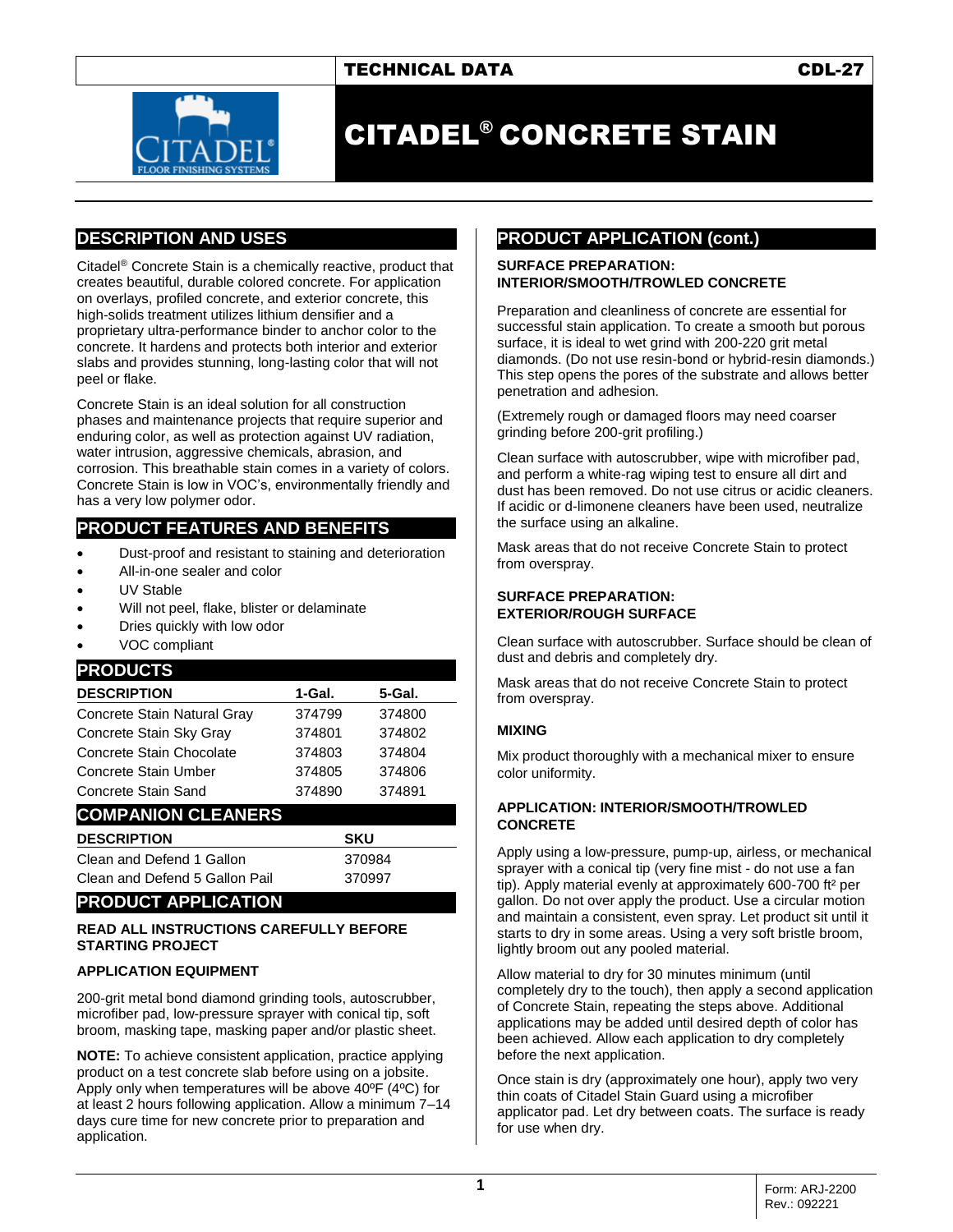# TECHNICAL DATA CDL-27



# CITADEL® CONCRETE STAIN

# **PRODUCT APPLICATION (cont.)**

#### **APPLICATION: EXTERIOR/ROUGH SURFACE**

Mix product thoroughly with a mechanical mixer to ensure color uniformity. The application for exterior concrete is the same as interior except coverage rate will be closer to 300-400 ft² per gallon.

Once stain is dry (approximately one hour), apply two very thin coats of Citadel Stain Guard using a microfiber applicator pad. Let dry between coats. The surface is ready for use when dry.

### **CLEAN-UP**

Use soap and water to clean tools and equipment. Although Concrete Stain is nontoxic and environmentally safe, it is alkaline. Use up or dry out extra material and dispose of according to local regulations. Do not pour into sewer systems or storm drains.

#### **MAINTENANCE**

Routine sweeping, mopping, and washing of floors with water and Citadel Clean and Defend or neutral pH cleaners is recommended. Plain water is sufficient for most environments. DO NOT USE cleaners that are acidic or that have citrus (d-Limonene) or Butyl compounds.

## **MAINTENANCE (Commercial)**

Routine sweeping, mopping, washing and mechanical scrubbing of floors with water and Citadel Clean and Defend or neutral pH cleaners is recommended to maintain the appearance and protection of the finish. When using a mechanical scrubber, add 4 oz. of the cleaner per 15 gallon water tank. We recommend using red or white pads on the machine. DO NOT USE cleaners that are acidic or that have citrus (d-Limonene) or Butyl compounds.

When possible, burnish interior floors with a 1500 grit diamond pad once a week, immediately after cleaning. This will keep the floor's finish smooth, glossy and clean. Reapply Citadel Stain Guard once every year and more frequently in high traffic areas to rejuvenate appearance and help prevent stains, spills and the wearing of color beneath.

## **PRODUCT APPLICATION (cont.)**

#### **LIMITATIONS**

Concrete Stain is chemically resistant and helps reduce staining, but some compounds, especially acids, may damage the surface.

Concrete Stain will not bridge or fill cracks and will not salvage honeycombed or structurally unsound surfaces. This product will not alter the profile of a surface. Not suitable for asphalt, non-cementitious surfaces or painted surfaces.

If Concrete Stain comes into contact with glass, fabric, metal, or painted surfaces, immediately wipe contaminated surfaces with a damp cloth, then wipe dry with a second clean cloth.